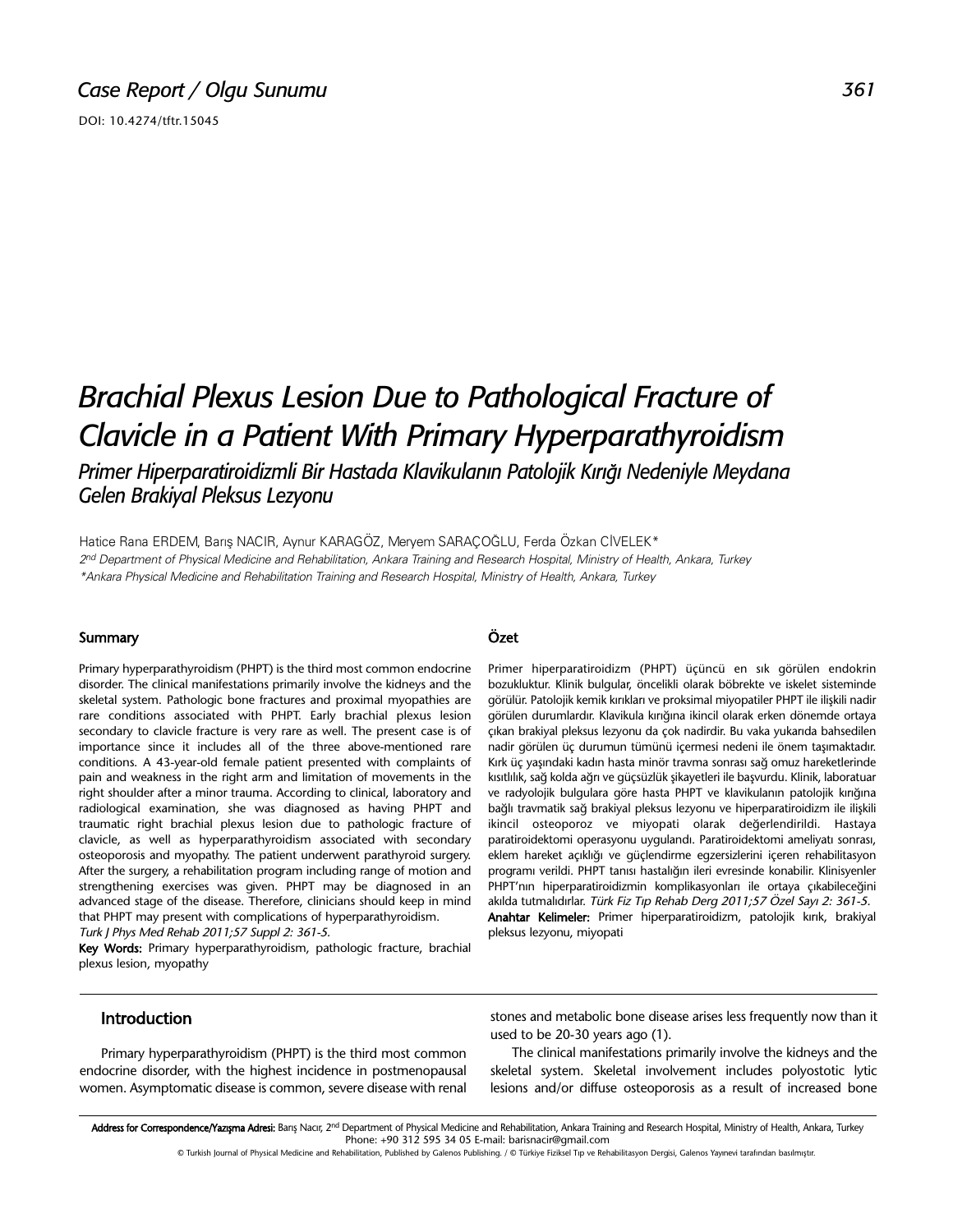resorption due to excessive production of parathyroid hormone (PTH). Osteitis fibrosa cystica (OFC) is an uncommon bone disease in PHPT and usually occurs in patients in the advanced stages of the disease. Low bone density and impaired bone quality predispose to pathologic fractures. Patients often require parathyroidectomy as a definitive treatment (2-4).

Patients with PHPT may have generalized mild muscle weakness. Clinically, hyperparathyroid myopathy includes proximal weakness and wasting, occasional bulbar weakness, and preserved or even brisk reflexes. The serum creatine phosphokinase (CPK) level is usually normal (5-7).

Herein we report a patient with advanced-stage PHPT who presented with proximal myopathy, pathologic clavicle and humerus fractures, as well as traumatic brachial plexus lesions secondary to clavicle fracture.

## Case Report

A 43-year-old female patient was admitted to our outpatient clinic with complaints of pain and weakness in the right arm and limitation of movements in the right shoulder. It was noted from her history that she had sustained minor trauma to her right shoulder 4- 5 months ago and pain and weakness had begun within a few days after the trauma. Since she has been living in a village, she had not consulted a physician right after the trauma. Because her symptoms did not resolve spontaneously, she had undergone a physical examination by a physician 2 months after the trauma. During this examination, she had a fracture in the right arm. The fracture was immobilized for 6 weeks.

The patient was admitted to our outpatient clinic because of her sustained complaints. There was no family history of any systemic disease, including endocrinopathies. In addition, there was no history of increased urinary frequency, urolithiasis, excessive thirst, chronic constipation, renal and peptic ulcer diseases, neck irradiation, and use of any medicines or vitamin supplements. On physical examination, a deformity involving the right humerus, atrophy in the right arm, and a little right scapular winging were noted (Figure 1). Range of motion of the right shoulder was limited. The muscle strength graded



Figure 1. Little scapular winging of the scapula which may be due to scapulo-thorasic dysfunction caused from inactivation of shoulder muscles.

according to the scale proposed by the British Medical Research Council (BMRC). It was 2/5 for right shoulder abductors, forearm flexors, whereas 3/5 for forearm extensors and 4/5 for shoulder elevators. Hypoesthesia was assessed on the lateral side of the right arm and the forearm, and the biceps and brachioradial reflexes were hypoactive. Although the muscle strength of the left upper extremity was markedly better than the right upper extremity, the strength of the proximal muscles of the left upper extremity was 4/5. The sensory and reflex examinations of the left arm were normal. The strength of the proximal muscles of the lower extremity was 4/5, and sensorial examination and reflexes were normal. Atrophy of the gluteal muscles and Trendelenburg gait were noted.

The blood pressure was 120/80 mmHg. While the levels of serum calcium (10.9 mg/dL; normal: 8.8-10.6 mg/dL), alkaline phosphatase (941 U/L; normal: 30-120 U/L), intact PTH (149 pml/mL; normal: 10-65 pml/mL), and osteocalcin (104 ng/mL; normal: 0.4-11 ng/mL) levels were high, the levels of phosphate (1.95 mg/dL; normal: 2.5-4.5 mg/dL) and 25-OH vitamin D (24 nmol/L; normal: 25-125 nmol/L) were low. Calcium and phosphorus levels in the 24-hours urine specimen were 242 mg/day (normal: 100-300 mg/day) and 23 mmol/day (normal: 12.9-42 mmol/day), respectively. The thyroid function tests and CPK levels were within normal limits. The hematologic and the remaining biochemical profiles including the protein electrophoresis and tumor markers were also normal. Urine Bence-Jones protein was negative. Urinalysis, chest radiography, and abdominal ultrasonography (US) were also normal.

On roentgenographic examination, a callus tissue of an old fracture in the middle 1/3 part of the right clavicle (Figure 2), and cystic lesions together with a non-union fracture were detected in the



Figure 2. A callus tissue of an old fracture in the middle 1/3 part of the right clavicle.



Figure 3. Cystic lesions and a non-union fracture in the middle part of the right humerus.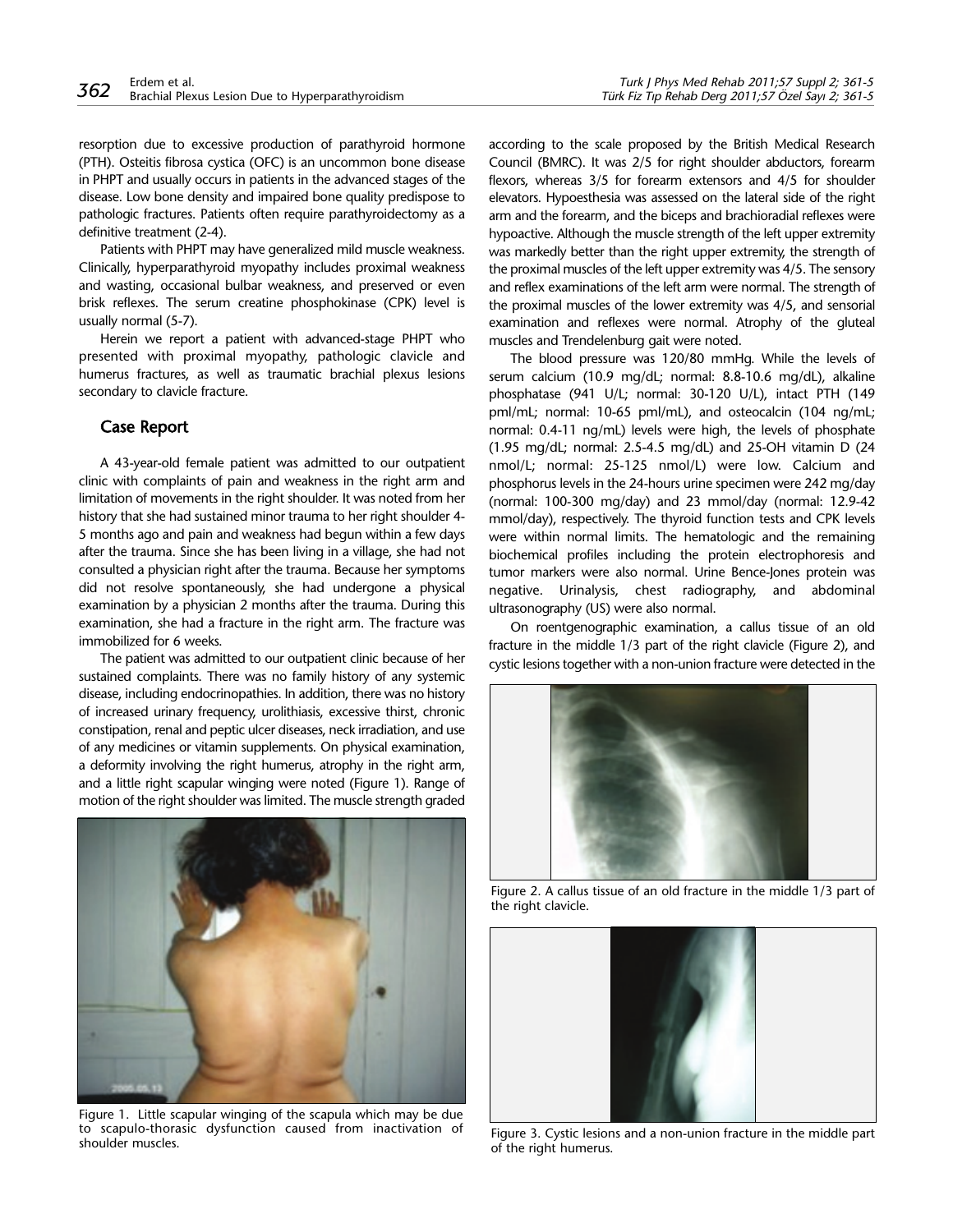middle part of the right humerus (Figure 3). A brown tumor in the 4th metacarpal bone of the right hand with subperiosteal resorption and cystic lesions were observed (Figure 4). Dual energy X-ray absorbtiometry (DXA) indicated diffuse severe osteoporosis with a L2-L4 mean T score of -5.0 and a femoral neck T score of -5.1.

On nerve conduction studies (NCS) of right arm, there was a mild reduction in sensory nerve conduction velocities in the right medial and the lateral antebrachial cutaneous nerves. Recording from the right deltoid and stimulating the axillary nerve at the Erb's point and recording from the right biceps brachii and stimulating the musculocutaneous nerve at the Erb's point produced a compound motor action potential with mildly prolonged latency and markedly decreased amplitude. Needle electromyography revealed increased numbers of long duration, high amplitude polyphasic motor unit potentials and discrete activity in the recruitment pattern of the right deltoid, biceps brachii, and the extensor digitorum communis muscles. To summarize, these findings included partial chronic axonal lesion of the upper and middle trunks of the right brachial plexus. The NCS of right long thoracic and dorsal scapular nerves as well as the right ulnar, median and radial nerves were within normal limits. Additionally, needle electromyography of the left deltoid, and the right and left gluteus medius muscles revealed short-duration polyphasic motor unit potentials with an increased recruitment pattern compatible with myopathy. Abnormal spontaneous activity was not observed in any of the evaluated muscles.

On US examination, an 11x33 mm nodular lesion was identified on the postero-inferior part of the right lobe of the thyroid gland. Scintigraphic findings compatible with a parathyroid adenoma on the median-inferior part of the right lobe were noted on technetium-99m-sestamibi-parathyroid scintigraphy.

In the light of these clinical and laboratory findings, the patient was diagnosed as having PHPT and traumatic right brachial plexus lesion due to pathologic fracture of clavicle, as well as hyperparathyroidism associated secondary osteoporosis and myopathy. She was transferred to the general surgery clinic and



Figure 4. Brown tumor in the 4<sup>th</sup> metacarpal bone of the right hand, subperiosteal resorption and cystic lesions.

underwent a subtotal thyroidectomy and parathyroid adenectomy operation. No postoperative complications have developed. The levels of calcium and alkaline phosphatase decreased to 9.3 mg/dL and 600 U/L, respectively, on the 4th postoperative day.

Histopathologic examination of the tissue sample removed during the operation was consistent with a parathyroid adenoma and Hashimoto thyroiditis. Due to the postoperative hypothyroidism, levothyroxine sodium (0.1 mg/day) was initiated with calcium and vitamin D. After surgery, the patient was taken to rehabilitation program consisting of range of motion exercises for the right shoulder and strengthening exercises for the proximal muscles. Marked improvement in the weakness of the proximal muscles was observed in the early postoperative period.

Although, monitoring with serial thyroid function tests, bone mineral density (BMD), and bone turnover markers were planned after discharge from the hospital, the patient discontinued her follow-up visits. On phone call, she expressed that she had no complaints.

### **Discussion**

Primary hyperparathyroidism is a disorder of the parathyroid glands as a result of an excessive and inappropriate secretion of PTH, which was clearly recognized by von Recklinghausen in 1891 (8). The etiology of PHPT is predominantly chief cell adenomas. It is also infrequently related to diffuse hyperplasia or multiple adenomas; carcinoma is rare. The prevalence rate varies from 1/1000-4000, with a female:male ratio of 3:1 (1,4,8-11).

Elevated levels of serum calcium, alkaline phosphatase, and PTH, and decreased serum phosphate level are diagnostic indicators of PHPT, as in the present case (3.12).

The diagnosis of PHPT by routine automated biochemical screening has become commonplace in developed countries, thus, early diagnosis is possible in the disease course, even though it is often asymptomatic. On the other hand, in developing countries, PHPT is often seen in an advanced stage with bone involvement (4,13,14). Singhal et al. (15) reported that 5%-15% of patients with PHPT have associated bony abnormalities. The skeletal involvement includes diffuse osteoporosis or polyostotic lytic bone lesions, which are manifested clinically by diffuse or focal bone pain, or pathologic fractures involving osteolytic bone lesions (3,4,12). Radiologic examination reveals osteopenia of the entire skeleton and multiple localized lytic lesions with a benign aspect. Subperiosteal bone resorption of the phalanges is the most sensitive radiologic sign of PHPT (2,3,11).

Patients with PHPT have reduced BMD, especially at the cortical bone. The cortical width is constantly diminished and the cortical porosity is increased, whereas trabecular volume is normal and microarchitecture preserved (16-19). The DXA scan in our patient demonstrated osteoporosis. Because of the increase in BMD, which can last up to four years after parathyroidectomy operation, our patient should have been followed up for a long period (3,4,14,20).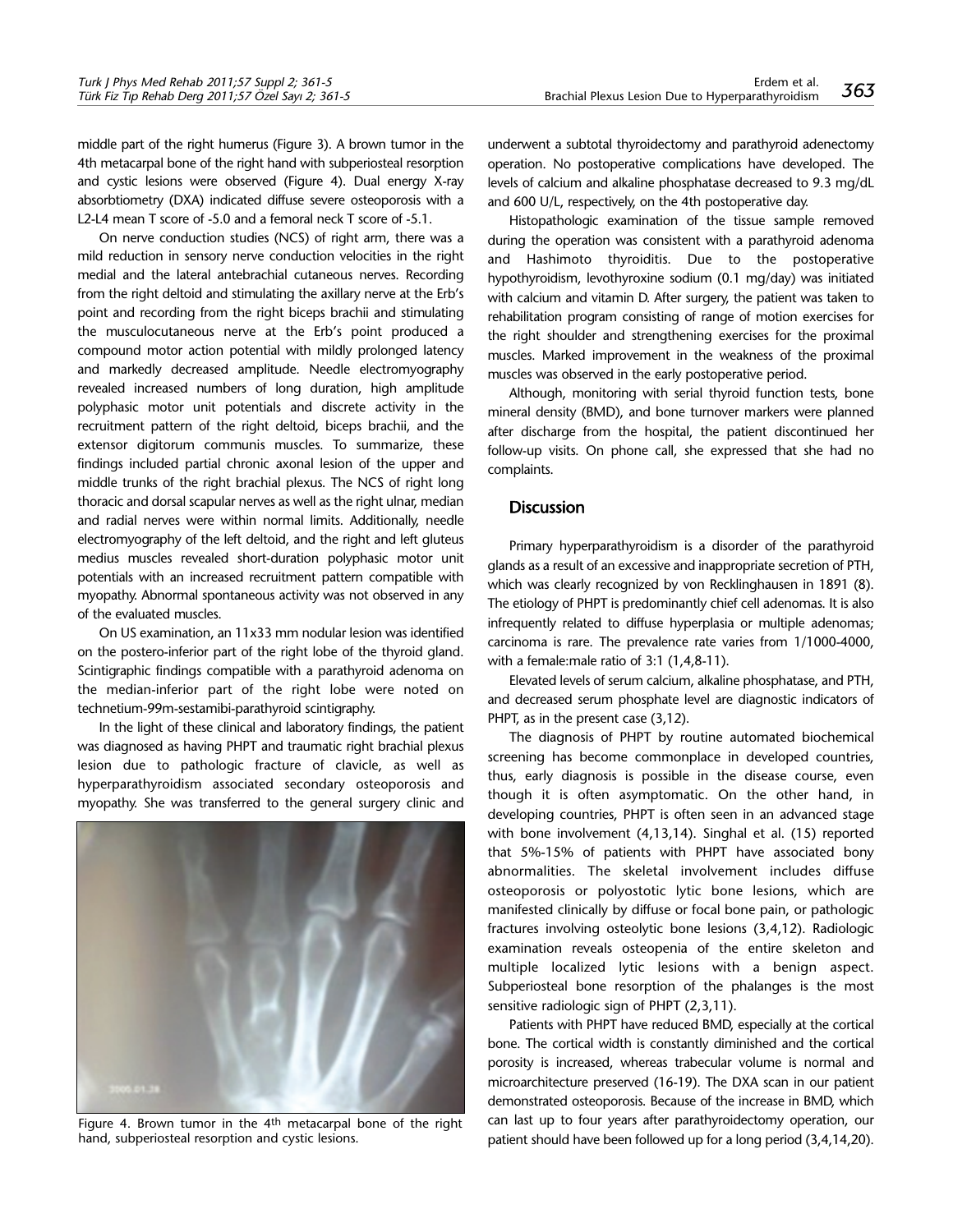Unfortunately, the patient described herein did not comply with the recommended follow-ups.

The classic skeletal manifestation of hyperparathyroidism is OFC (2). Brown tumors represent a severe form of OFC (21). The incidence of brown tumors in patients with PHPT is 1.5-1.7% (4,22). Brown tumors usually develop in the 3rd-4rd decades of life, and females are more frequently affected. The brownish appearance results from hypervascularity, hemorrhage, and hemosiderin accumulation (23). Our patient had a brown tumor in the 4th metacarpal bone in the right hand.

Pathologic fractures secondary to PHPT may result from severe generalized osteopenia, or from localized bone destruction (4,24,25). A fracture out of proportion to the trauma, multiple fractures, as well as multiple sites of fracture in the same bone, are indicators of pathologic fractures (12,24). Our patient had two pathologic fractures in the right clavicle and humerus secondary to PHPT. In case of symptomatic PHPT and a pathological fracture, patients require parathyroidectomy while fracture treatment can be conservative, if undisplaced and uncomplicated (4).

Although the brachial plexus is vulnerable to trauma because of its superficial location, brachial plexus injury is a rare complication of fractured clavicle. When the trauma is severe, the fractured and displaced fragments may cause an acute severe lesion of the subclavicular neurovascular bundle. In limited lesions with minimal crush, as in the present case, it may appear clinically a few days after the trauma with a mild to moderate lesion. However, in the majority of the patients, neurologic symptoms develop later by large callus formation to encroach on the costoclavicular space (26-29). Depending on the location of injury, clinical presentations vary. In the present case as well, a pathologic fracture occurred in the middle 1/3 part of the clavicle after a minimal crush, and the lesions in the upper and medial trunks of brachial plexus were likely due to direct pressure of the fracture fragment. Early and direct compression of the brachial plexus by a fragment of clavicular bone is exceptional, and has rarely been reported (27).

Muscle weakness is a rare presenting feature of PHPT (7). Characteristically, weakness of proximal muscles, which tends to affect the pelvic girdle muscles earlier and more severely than the pectoral muscles, occurs. Distal muscle groups may also be affected in severe cases. The pathogenesis of hyperparathyroid myopathy remains undefined. Hypercalcemia reduces neuromuscular excitability and may cause muscle weakness. Serum muscle enzyme activities are usually normal, but creatinuria may be detected (5-7). In PHPT, muscle strength usually improves after surgery. In the present case, the proximal muscles were more affected in the lower extremities, whereas the distal muscle groups were normal. Shortduration polyphasic motor unit action potentials compatible with myopathy were determined on needle EMG performed on the proximal muscles of the lower and upper extremities. The serum CPK level was normal. Marked improvement in muscle strength was determined in the early postoperative period (5-7,30).

Parathyroid adenomas can be imaged by various radiological methods, including selective angiography, US, computed tomography (CT), magnetic resonance imaging (MRI), and scintigraphy. CT and MRI are not routinely used in the localization of parathyroid adenomas due to high accuracy and wide availability of US and scintigraphy (2). In order to enhance the success of the surgery in the present case, location of the adenoma was determined using both US and technetium-99m-sestamibiparathyroid scintigraphy techniques.

Although, pathologic fractures and brown tumors are extremely rare clinical phenomens in PHPT, in our case, both of them were seen. The formation of brachial plexus injury by direct pressure of the clavicular fracture on the brachial plexus has rarely been reported. In addition, muscle weakness is a rare presenting feature of hyperparathyroidism. The present case is of importance since it includes all of the three above mentioned rare conditions. Unfortunately, the present case was evaulated too late for optimal treatment. It is suggested that in a patient presenting with a pathologic fracture, routine measurements of serum calcium, phosphate, alkaline phosphatase, and intact PTH should be performed. This case report is also important in terms of indicating that a patient with PHPT may also present with complications due to pathologic fractures.

#### References

- 1. Fraser WD. Hyperparathyroidism. Lancet 2009;374:145-58.
- 2. Muttarak M, Namwongprom S, Sivasomboon C. Clinics in diagnostic imaging (93). Singapore Med J 2004;45:43-7.
- 3. Hsieh MC, Ko JY, Eng HL. Pathologic fracture of the distal femur in osteitis fibrosa cystica simulating metastatic disease. Arch Orthop Trauma Surg 2004;124:498-501.
- 4. Verlaan L, van der Wal B, de Maat GJ Walenkamp G, Nollen-Lopez L, van Ooij A. Primary hyperparathyroidism and pathological fractures: a review. Acta Orthop Belg 2007;73:300-5.
- 5. Riggs JE. Manifestations of electrolyte disturbances. In: Aminof MJ ed. Neurology and General Medicine. Philadelphia: Churchill Livingstone, 2007. p.343-56.
- 6. Bronfin L. Neuromuscular disorders. In: Zaretsky HH, Richter EF, Eisenberg MG, editors. Medical Aspects of Disability. A handbook for the rehabilitation professional. Newyork: Springer publishing company, 2005. p.383-410.
- 7. Kendall-Taylor P, Turnbull DM. Endocrine myopathies. Br Med J (Clin Res Ed) 1983;287:705-8.
- 8. Von Recklinghausen FD. Die fibrose oder deformierende. Ostitis, die Osteomalacie und die osteoplastische Carcinose in ihren gegenseitigen Beziehungen. Fortschr Wirchow 1891;1-45.
- Morgan G, Ganapathi M, Afzal S, Grant AJ. Pathological fractures in primary hyperparathyroidism. A case report highlighting diagnostic difficulties. Injury 2002;33:288-91.
- 10. Heath DA. Primary hyperparathyroidism. Clinical presentation and factors influencing clinical management. Endocrinol Metab Clin North Am 1989;18:631-46.
- 11. Sharma P, Parikh K, Chhabra AP, Kapadia B, Vorha PA, Verma S. Classical case of primary hyperparathyroidism. Indian J Radiol Imaging 2005;15:485-7.
- 12. Kocher MS, Gebhardt MC, Jaramillo D, Perez-Atayde AR. Multiple lytic skeletal lesions and hypercalcemia in a 13-year-old girl. Clin Orthop Relat Res 2000;298-302, 317-9.
- 13. Mungadi IA, Amole AO, Pindiga UH. Primary hyperparathyroidism presenting with multiple pathologic fractures and normocalcemia. Ann Afr Med 2004;3:42-4.
- 14. Sawa TE, Safar SB. Pathological fracture: a common presentation of primary hyperparathyroidism in Iraq. Eur J Surg 1996;162:777-81.